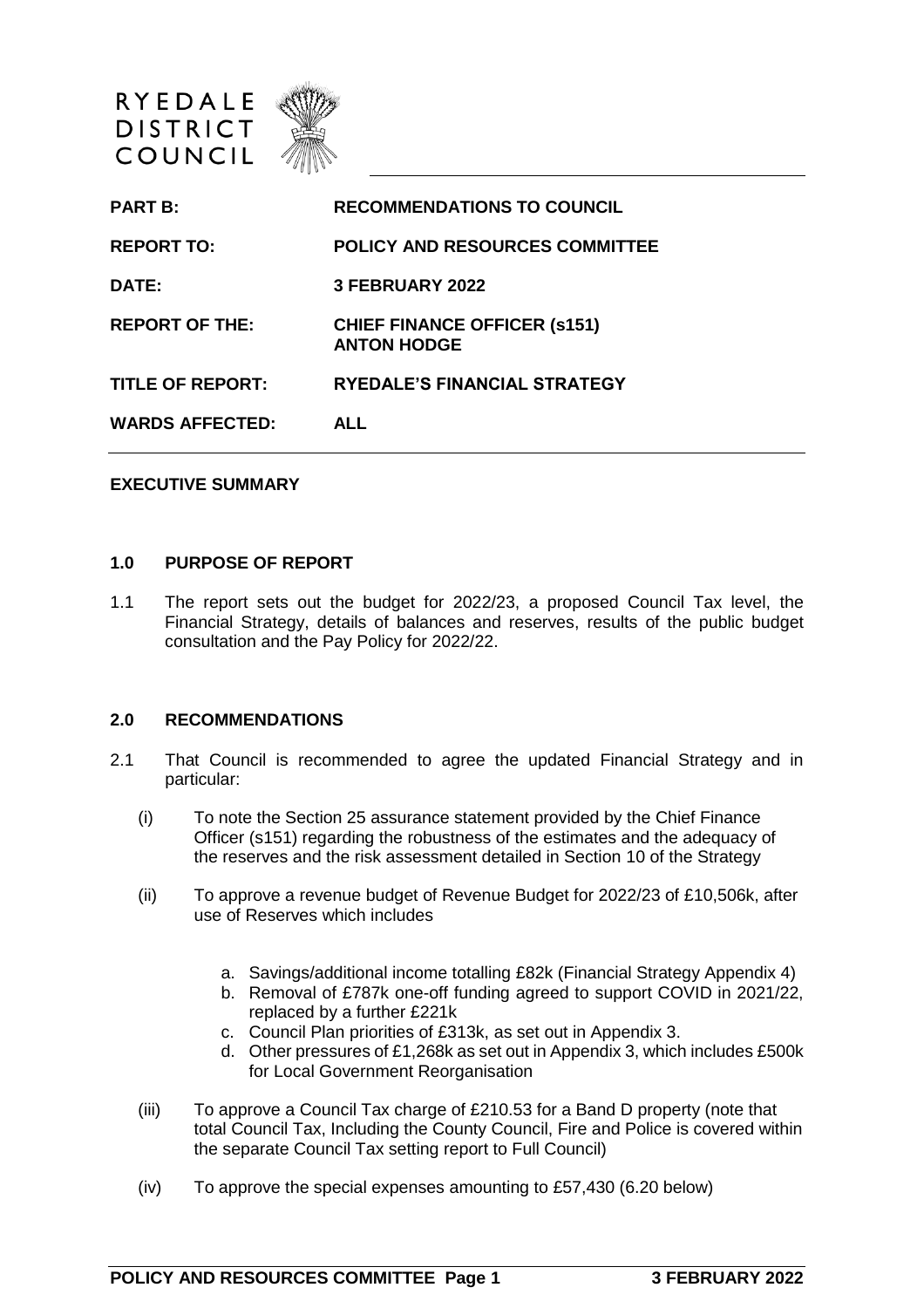- (v) To approve the revised Capital Programme (Appendix 6)
- (vi) To note the financial projection for 2022/23 2025/26

# **3.0 REASON FOR RECOMMENDATIONS**

3.1 To agree a balanced revenue budget for submission to Council for the financial year 2022/23 and highlight the ongoing financial position which will be inherited by the new unitary council.

### **4.0 SIGNIFICANT RISKS**

4.1 Section 10 of the Financial Strategy outlines the significant risks in the Council's finances and mitigating controls.

# **5.0 POLICY CONTEXT CONSULTATION**

- 5.1 The Financial Strategy is a key strategy document that affects all service delivery. It links to the Corporate Plan and all other strategic plans as well as providing the means for attaining the Council's objectives and priorities.
- 5.2 The Policy and Resources Committee is the Committee designated to make recommendations to the Council relating to the budget and levels of Council Tax. Consequently, recommendations from this Committee will inform the Council and subsequently the Council Tax resolution.
- 5.3 Budget consultation with the public has taken place. A questionnaire was made available for residents to complete online via the Council website. There were 29 responses (compared with 27 last year) and a summary of the results of the consultation is attached as Annex B of this report.
- 5.4 Member consultation has taken place through specific workshops and other meetings.

### **REPORT**

### **6.0 BACKGROUND AND INTRODUCTION**

- 6.1 The Financial Strategy sets out the Council's financial position in the medium term in detail, including issues around the Local Government Finance Settlement and efficiencies as well as the principles and procedures adopted by the Council to manage its finances to a high standard.
- 6.2 This is the final year for setting the budget for Ryedale District Council given the new unitary council for North Yorkshire will come into effect from 1 April 2023. In order to assist the production of an emerging "shadow" financial strategy for the new unitary council it has been determined, across all eight councils, that a medium term financial projection will take place up to at least 2024/25. This projection is included within this report and is produced on a "going-concern" basis so that all eight council positions can be aggregated as a starting position for the new unitary North Yorkshire Council. This forms the basis of the Medium Term Financial Strategy but it should be noted that implementation of the strategy is a matter for the new council.
- 6.3 However the council is obligated to hand over its affairs to the new organisation in the best state it can and this means continuing to tackle known budgetary issues. All eight councils within North Yorkshire have been dealing with their own financial pressures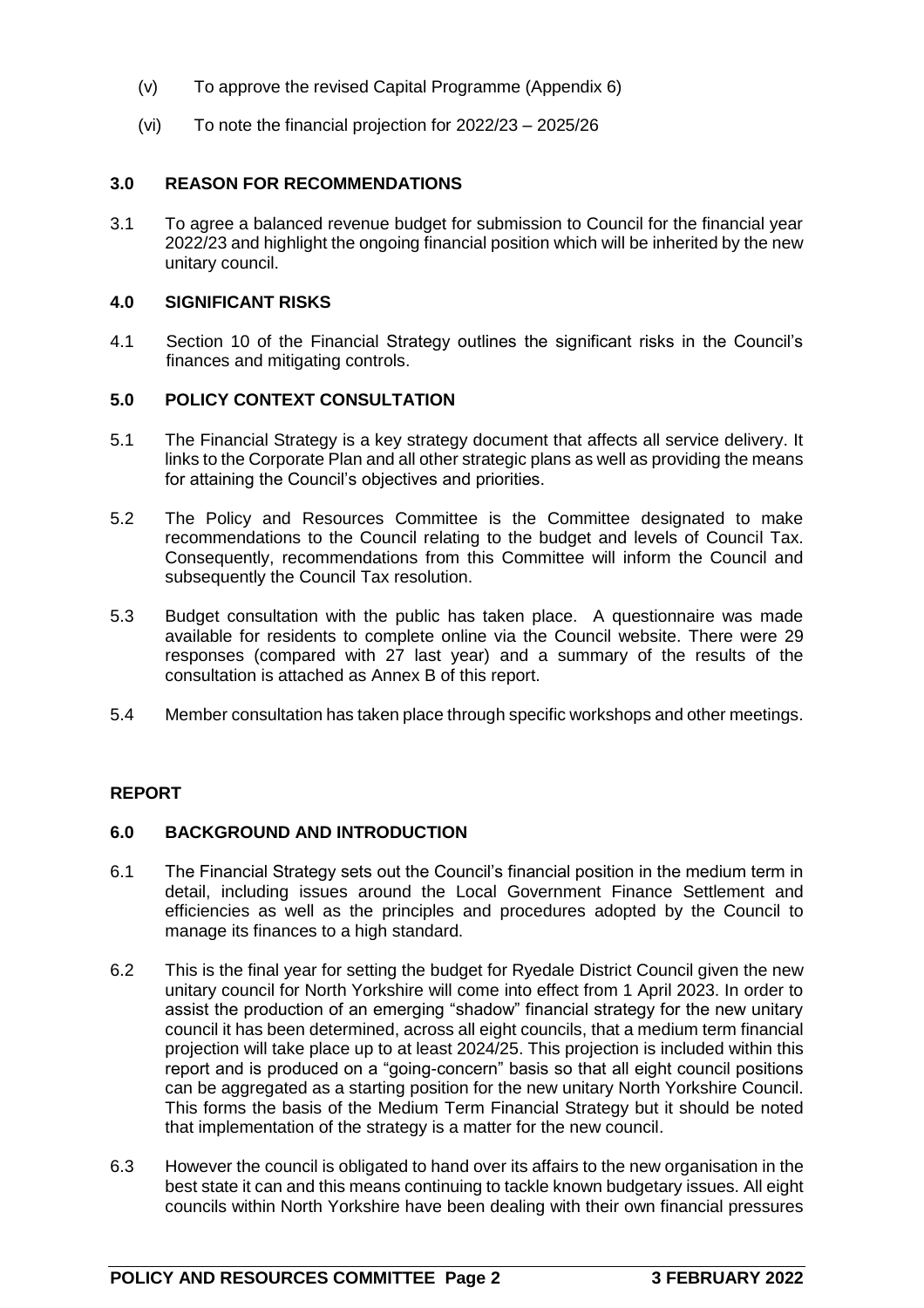and the last two years during the COVID-19 pandemic have severely impeded all in being able to resolve any underlying financial shortfalls.

- 6.4 At the time of writing the ongoing impact of the pandemic remains uncertain and this may be linked to a third year of a single year financial settlement for local government. Whilst this is unhelpful, it is almost inevitable. It does mean, however, that all councils must be prepared to be able to respond to managing their financial pressures within a further tightening of public sector funding. This becomes even more challenging with local government reorganisation (LGR) but LGR does also offer some greater opportunities for all councils in North Yorkshire in delivering financial savings.
- 6.5 Nevertheless the uncertainty and volatility and ongoing pressures are such that the 2022/23 budget will require a higher degree of support from reserves than would otherwise be the case or is desirable. It is, however, a necessary position at this stage given there is extremely limited opportunity to launch and deliver a significant additional savings programme. For 2022/23 the use of reserves to support the budget is £1.9m. The increase from the position one year ago of £0.7m is largely due to additional Council priorities for its final year, ongoing COVID-19 costs and other cost pressures.
- 6.6 Table 1 below outlines a total shortfall of £5.5m for the period to 2024/25 with a recurring shortfall thereafter of £1.9m. This is made up of:

| 2022/23 | £1,907k |
|---------|---------|
| 2023/24 | £1,790k |
| 2024/25 | £1.827k |
|         |         |

Total £5,524k

### **Budget and Council Tax for 2022/23**

- 6.7 Budgets have been drafted in line with the Budget Strategy. The following budget assumptions have been made in preparing the budget:
	- General Inflation up to 4%.
	- Pay Award An average 3% pa pay award has been used.
	- Fees and charges have been increased in line with the Budget Strategy, by up to 4%. However there has been no increase to the Garden Waste Licence (£38 per licence – a price freeze since 2017/18)
- 6.8 The referendum limit for 2022/23 has been proposed at the higher of 2% or £5 as part of the Provisional Local Government Finance Settlement. In Ryedale's case £5 is the higher figure. Any freeze on Council Tax would reduce funding – and increase the gap – by £108k and this would be a permanent feature to the budget base. As the first 10p of any increase will be taken up by the increase in special expenses (see 6.20 below), the actual increase to a Band D property will be £4.90 giving an annual rate of £210.53
- 6.9 The Government's Core Spending assessment assumes that Local Authorities will apply an inflationary increase to Council Tax throughout the life of the current Parliament.

### **Grant Settlement and specific grants**

6.10 The Provisional Local Government Finance Settlement was announced on the 17 December 2021. The figures in this report use those as per the provisional settlement.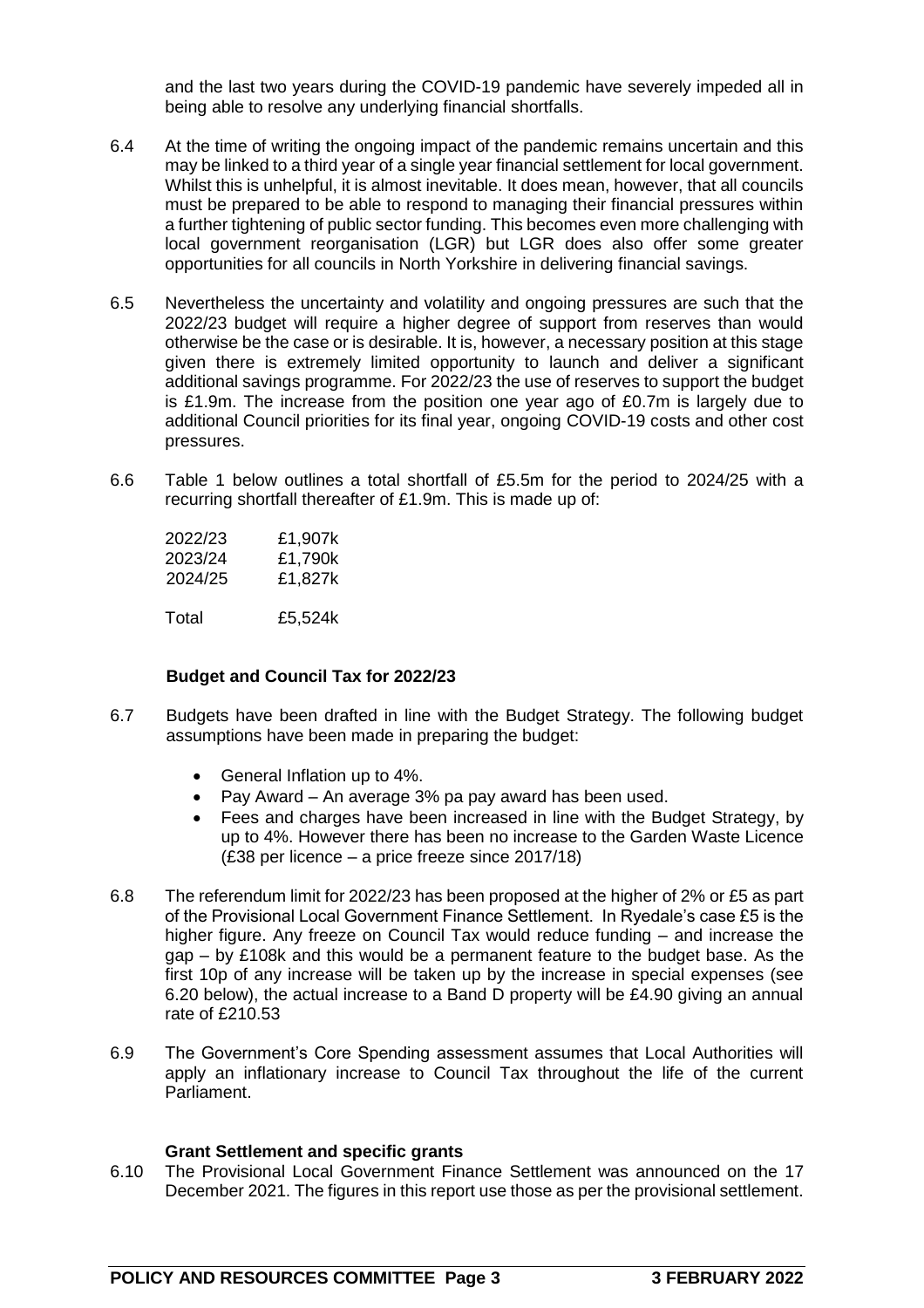### **Retained Business Rates**

6.11 Business Rates Income is estimated at £2.318m, with Rural Services Delivery Grant of £600k expected to be paid as a grant. However at the time of writing figures are yet to be confirmed and any change will impact on the budget gap. As planned in previous years, funding set aside to assist the reduction in Business Rates is being used.

### **Council Tax Income**

6.12 Council Tax income is estimated at £4.755m, including the Council Tax Support Grant. This assumes the maximum increase permitted of £4.90 per year or approximately 9p per week for a Band D Household.

#### **Growth Items**

6.13 The position is detailed in Section 6 and Appendix 3 of the Financial Strategy.

#### **Savings/Additional Income**

6.14 Budget reviews show that budgets can be reduced by £82k in 2022/23 with no impact on service delivery. Details of these, including impact on future years, can be found in Appendix 4 of the Strategy.

#### **New Homes Bonus**

6.15 Figures for 2022/23 show an estimated New Homes Bonus (NHB) of £488k in 2021/22. The budget assumes that all of this grant will be used to support additional spend in the budget on areas such as economic development and housing.

#### **Summary Revenue Budget Position**

6.16 Taking all of the above into account the summary position is as follows: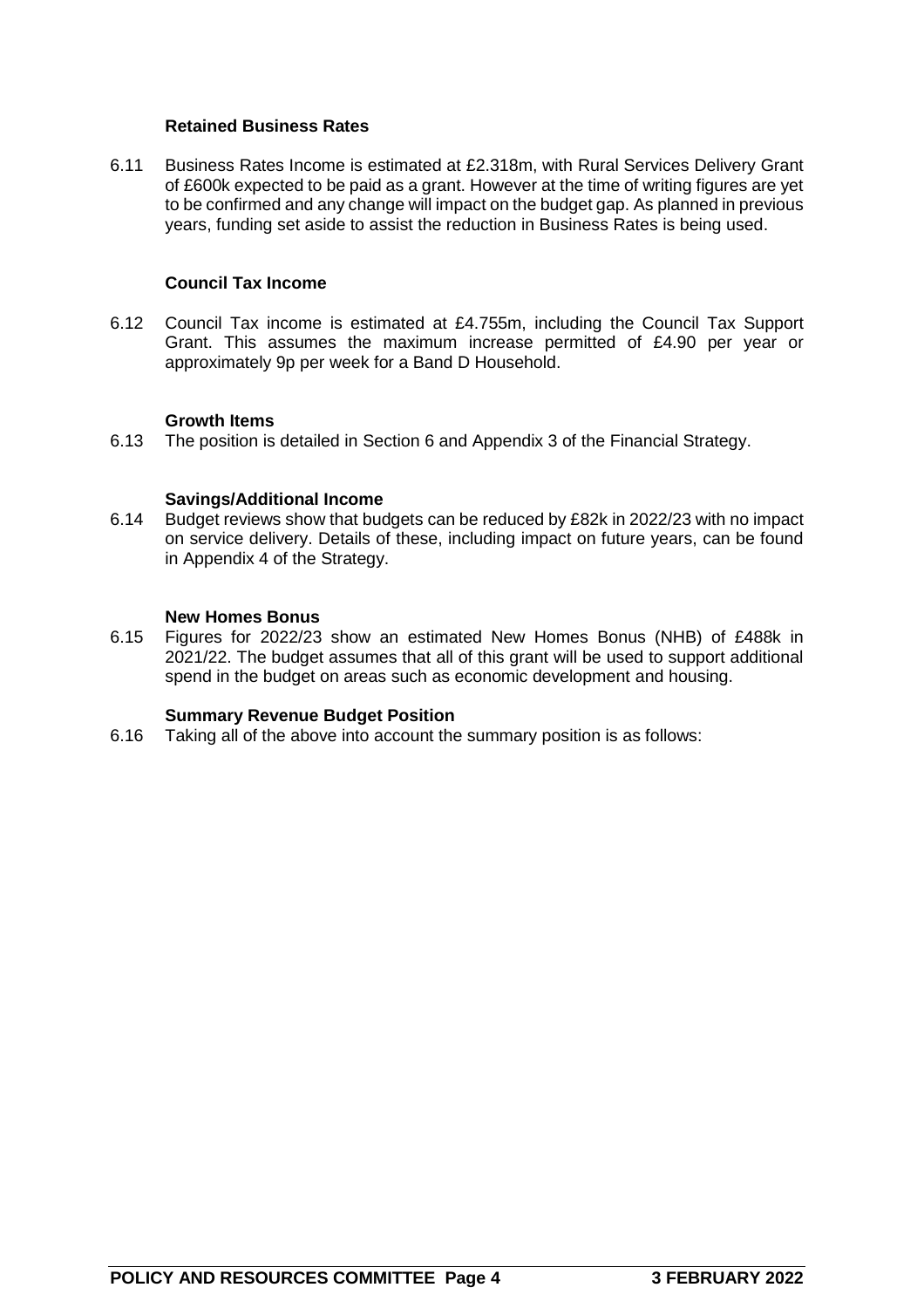|                                                   | 2022/23  | 2023/24  | 2024/25  | 2025/26  |
|---------------------------------------------------|----------|----------|----------|----------|
|                                                   |          |          |          |          |
| Base Budget starting point                        | 8,503    | 10,223   | 9,429    | 9,669    |
| Pressures Identified - Appendix 3                 | 1,802    | $-741$   | 240      | 240      |
| Savings Identified - Appendix 4                   | $-82$    | $-54$    | 0        | 0        |
| One-off base budget adjustments                   | 0        |          |          |          |
|                                                   |          |          |          |          |
| Net budget before contribution to/from reserves   | 10,223   | 9,429    | 9,669    | 9,909    |
| Planned contributions to / (from Reserves)        |          |          |          |          |
| Contributions to fund future projects             | 30       | 30       | 30       | 30       |
| <b>Pension Fund Reserve</b>                       | 373      | 0        | 0        | 0        |
| Drawdown from reserves to fund revenue projects   | $-120$   | 0        | 0        | 0        |
|                                                   |          |          |          |          |
|                                                   |          |          |          |          |
| <b>NET Revenue Budget</b>                         | 10,506   | 9,459    | 9,699    | 9,939    |
|                                                   |          |          |          |          |
|                                                   |          |          |          |          |
|                                                   |          |          |          |          |
| <b>Funding</b>                                    |          |          |          |          |
| <b>Business Rates</b>                             | $-2,318$ | $-1,771$ | $-1,819$ | $-1,819$ |
| <b>Rural Services Delivery Grant</b>              | $-600$   | $-600$   | $-600$   | $-600$   |
| <b>Council Tax</b>                                | $-4,755$ | $-4,868$ | $-5,035$ | $-5,200$ |
| <b>New Homes Bonus</b>                            | $-488$   | $-230$   | $-230$   | $-230$   |
| <b>Other Grants</b>                               | $-200$   | $-198$   | $-186$   | $-186$   |
| <b>Funding Available</b>                          | $-8,362$ | $-7,668$ | $-7,871$ | $-8,036$ |
|                                                   |          |          |          |          |
| <b>Budget (Surplus) / Deficit</b>                 | 2,144    | 1,790    | 1,827    | 1,903    |
|                                                   |          |          |          |          |
| Transfer to / (from) BRER to support budget       | $-237$   | 0        | 0        | 0        |
| Transfer to / (from) Reserves to fund COVID costs | 0        | 0        | 0        | 0        |
| Transfer to / (from) Reserves to support budget   | $-1,907$ | $\Omega$ | 0        | 0        |
|                                                   |          |          |          |          |
| <b>Remaining budget (surplus) / Deficit</b>       | 0        | 1,790    | 1,827    | 1,903    |
|                                                   |          |          |          |          |

# **Medium Term Revenue Forecast (MTRF) projections to 2024/25**

6.17 Members will note the financial projections to 2024/25 (Table 1 above and Appendix 5 in Annex A). Although the 2022/23 budget shows a break-even position after use of reserves, there remains an ongoing gap that will pass on to the new unitary council.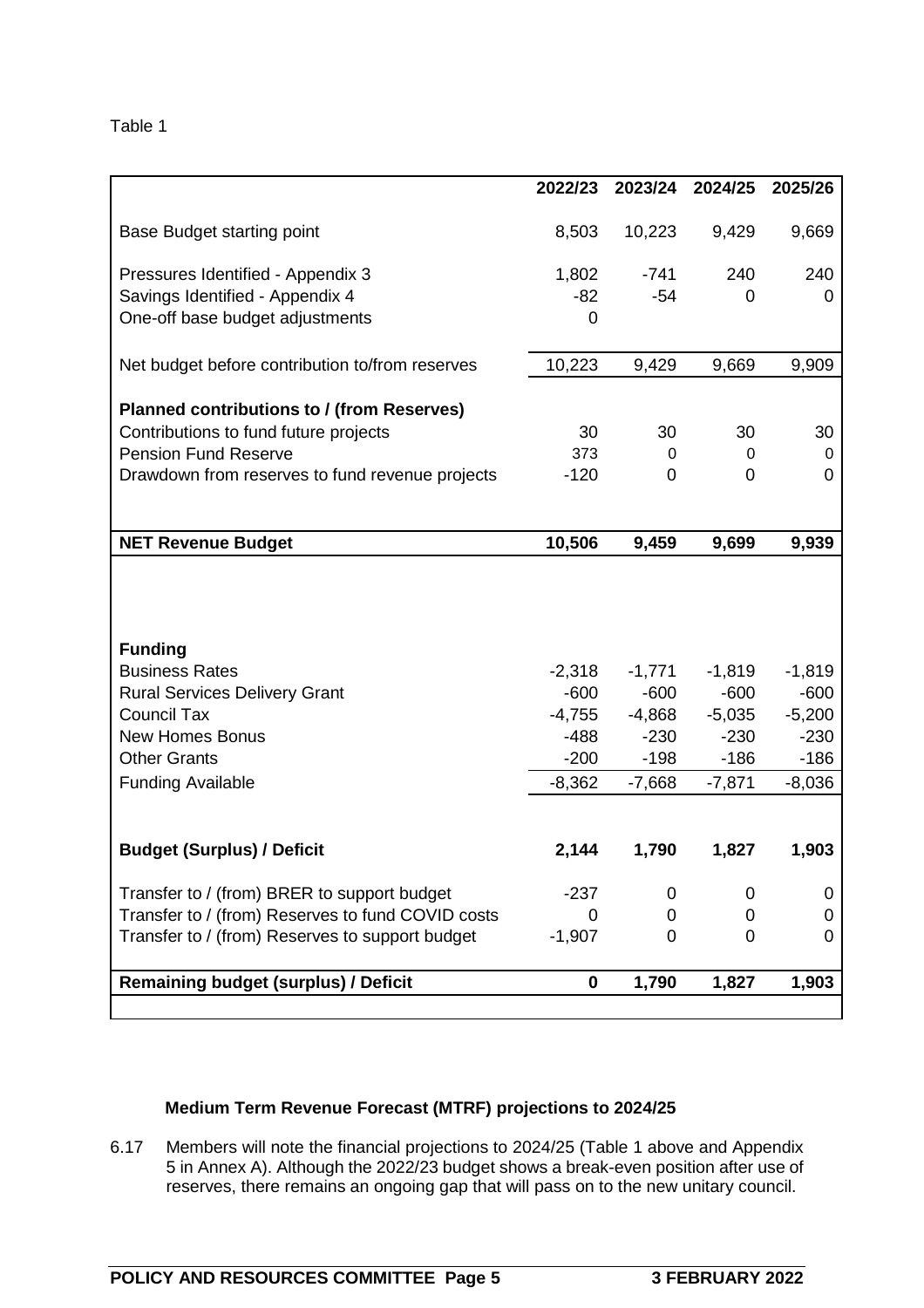## **Capital Programme**

- 6.18 The Financial Strategy provides a detailed breakdown of the Council's Capital Programme (Appendix 6) over the period 2021-25 totalling £18.8m. External funding of £7.1m is included, leaving a balance of £9.2m to be financed by the Council's funds and reserves, after the use of finance leases.
- 6.19 Further details are shown in section 8 of the Strategy.

### **Special Expenses**

6.20 As in previous years, the Council will continue to undertake the management of street lighting in the areas of the former Malton and Norton Urban District Councils and Pickering Rural District Council. The special expenses are a specific charge to the residents of the Parishes concerned and are estimated as follows:-

| <b>Town/Parish</b>            | £      |
|-------------------------------|--------|
| Malton                        | 11,780 |
| <b>Norton</b>                 | 20,420 |
| <b>Pickering Rural</b>        | 25,230 |
| <b>TOTAL SPECIAL EXPENSES</b> | 57,430 |

### **National Non-Domestic Rates (NNDR)**

6.21 For 2022/23 the NNDR multipliers have been frozen at current levels: a small business non-domestic rate multiplier of 49.9p and a non-domestic rate multiplier of 51.2p.

### **Funds & Reserves**

- 6.22 As part of the budget setting process, it is necessary to give Members an indication of the levels of reserves and balances and comment thereon. Appendix 2 in the Financial Strategy sets out the projected major Funds and Reserve balances.
- 6.23 The Council's revenue budget for 2022/23 assumes a significant draw on reserves (£6.4m, subject to approval of various proposals) to support the revenue budget and capital programme. This will leave £5.4m of which £679k is earmarked for the pension fund and a further £2.7m for capital projects. It is noted that 38% of the remaining capital programme is not due to be spent until after 31 March 2023 when responsibility will have transferred to the new council.

# **7.0 Local Government Act 2003 – Section 25 Report**

- 7.1 Section 25 of the Local Government Act 2003 requires the Chief Finance Officer (Section 151 Officer) to report to the Authority when it is making the statutory calculations required to determine its Council Tax or precept. The Authority is required to take the report into account when making the calculations. The report must deal with the robustness of the estimates included in the budget and the adequacy of the reserves for which the budget provides.
- 7.2 What is required is the professional advice of the Chief Finance Officer on these two questions. Both are connected with matters of risk and uncertainty. They are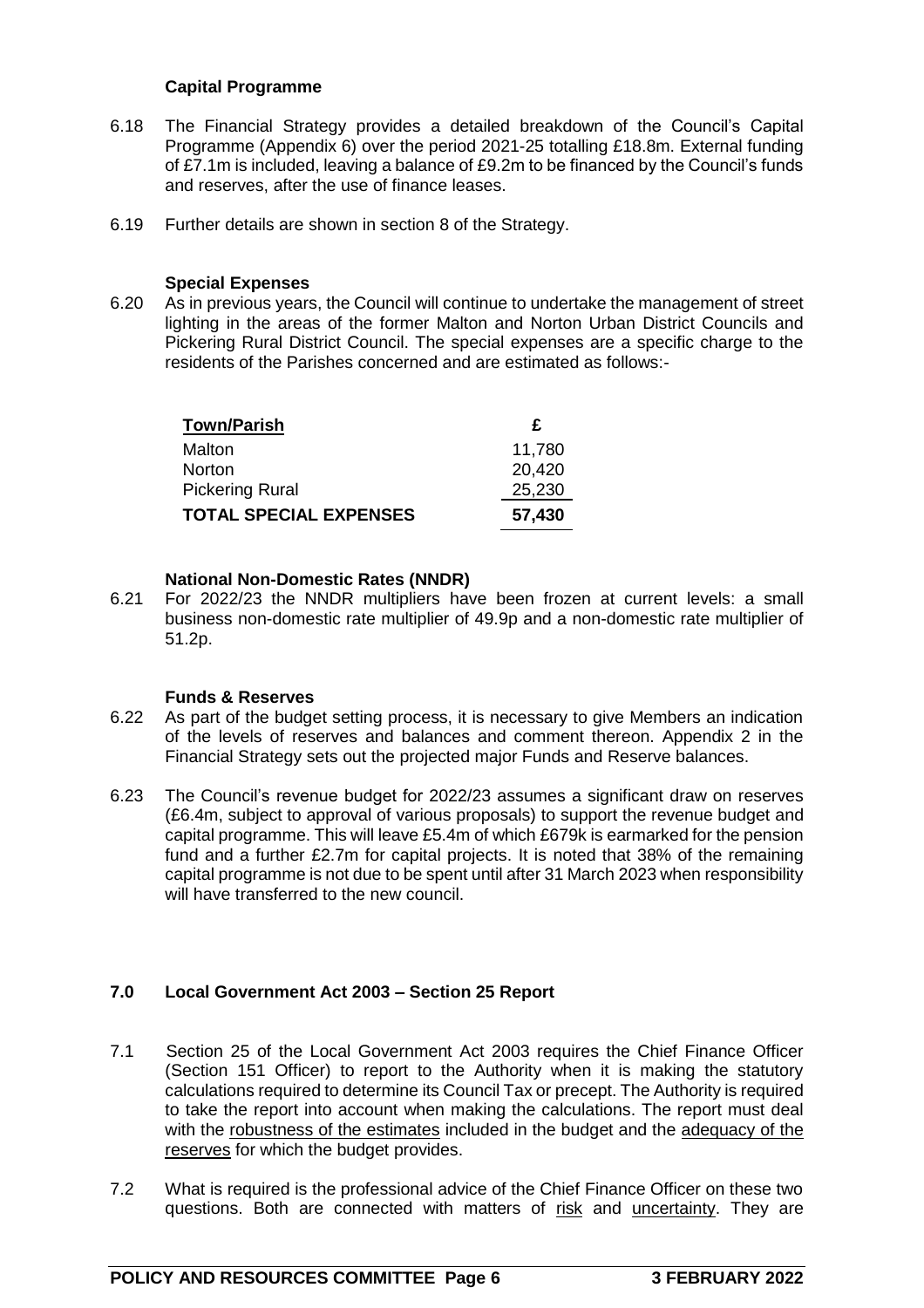interdependent and need to be considered together. In particular, decisions on the appropriate level of reserves should be guided by advice based on an assessment of all the circumstances considered likely to affect the Authority.

- 7.3 In each Local Authority the Chief Finance Officer alone must prepare the Section 25 report.
- 7.4 Section 25 requires the report to be made to the Authority when the decisions on the calculations are formally being made (i.e. Council). However, those decisions are the conclusion of a process involving consideration of the draft budget by various parts of the organisation. During this process appropriate information and advice has been given at the earlier stages on what would be required to enable a positive opinion to be given in the formal report.
- 7.5 Central Government guidance states that "*it should be possible to identify the sections of a composite report that are made under section 25, so that the Authority is able to discharge its duty to take account of the statutory report under section 25 (2).*" Therefore this report is set out below.

# **Section 25 Report (Report of the Chief Finance Officer (s151)**

The Section 25 opinion expressed in this report is based upon a medium term assessment rather than a single year as effective financial planning requires a longerterm approach. This view is therefore based upon the Council as a "going concern" which is clearly not going to be the case given local government reorganisation takes effect from 1 April 2023. However, this approach best provides a guideline for the new North Yorkshire Council and thereby provides line of sight to the new Council arrangements.

In setting the Revenue budget for 2022/23 I consider that the proposed budget is as realistic and robust as possible given the current challenging circumstances and that it takes into account all anticipated expenditure and income as currently known. After a highly unusual two years, the report highlights that further costs could emerge due to the COVID-19 pandemic and these have been built into the budget as best as they can be at this stage.

The overall level of reserves is considered in detail within the Financial Strategy. I consider that the overall level of reserves is adequate for the 2022/23 however I note that there is limited visibility beyond 2022/23 at this stage for the new unitary North Yorkshire Council and the estimated shortfall over next few years will deplete the level of available reserves. The new Council will inherit a need to develop further savings options to address the estimated residual savings gap.

Council Tax increases ought not normally be set below the level of inflation and the proposed budget assumes a Council Tax increase of £5 (£4.90) per Band D property. This is to preserve the revenue raising potential of the Council Tax in future years. Should Members agree a lower figure this will mean a further call on reserves.

An assessment has been made of the ability of the Council to offset the costs of the potential risks highlighted in section 10 of the Strategy. The Strategy therefore reflects:

- The provision of a contingency of £200k
- Specific funding for LGR (£500k)
- Provision of a budget to cover ongoing Covid-related costs (£221k)